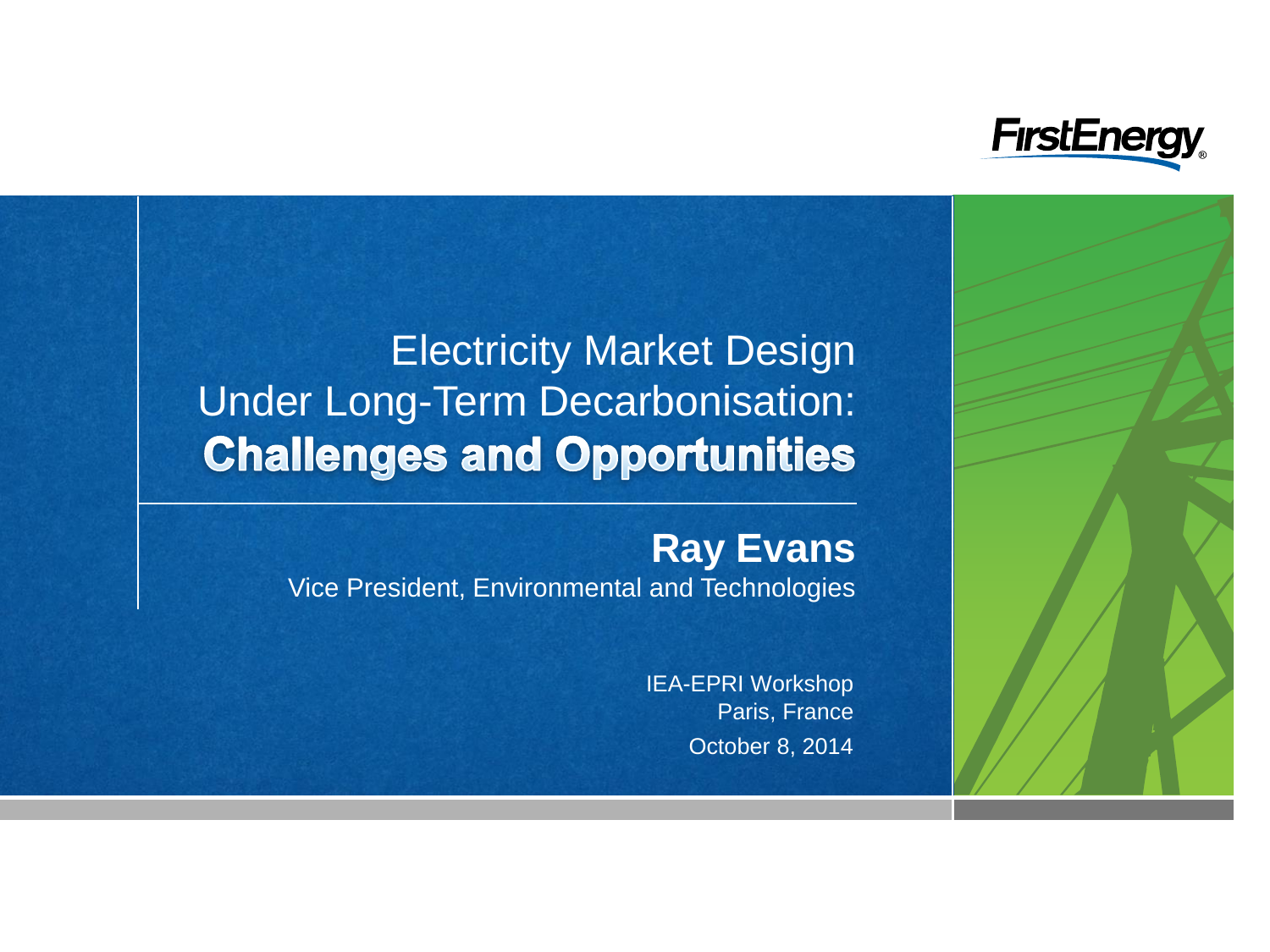# FirstEnergy Overview

- **Headquartered in Akron, Ohio**
- **Operations in six states**
- **Generating fleet capacity of 18,000 megawatts**
- 10 electric distribution companies serving six million **customers over a 105,000 square kilometer service territory**
- **32,000 kilometers of high-voltage transmission lines**
- **Leading retail energy supplier serving residential, commercial and industrial customers**



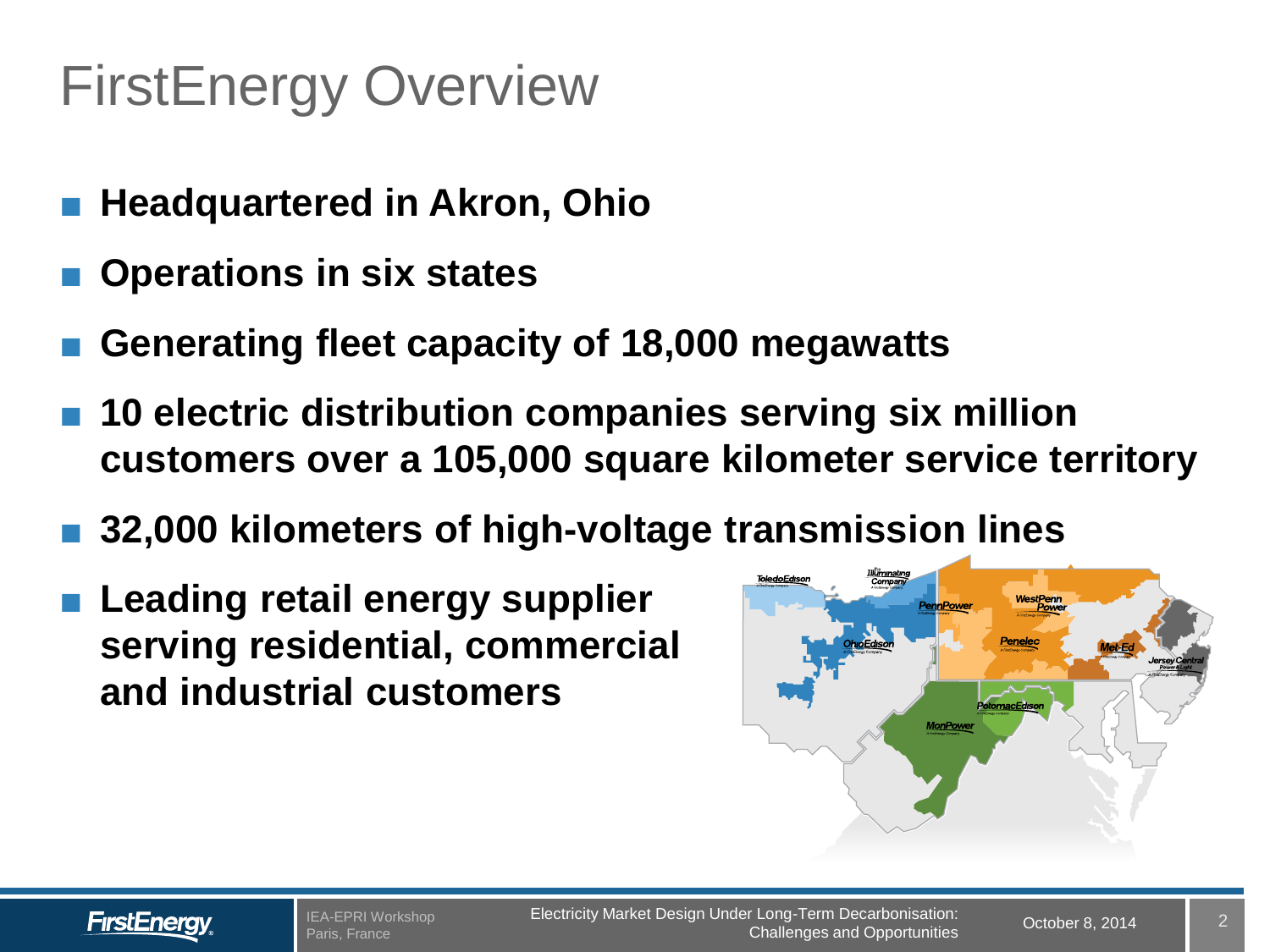# FirstEnergy's Diverse Generating Sources



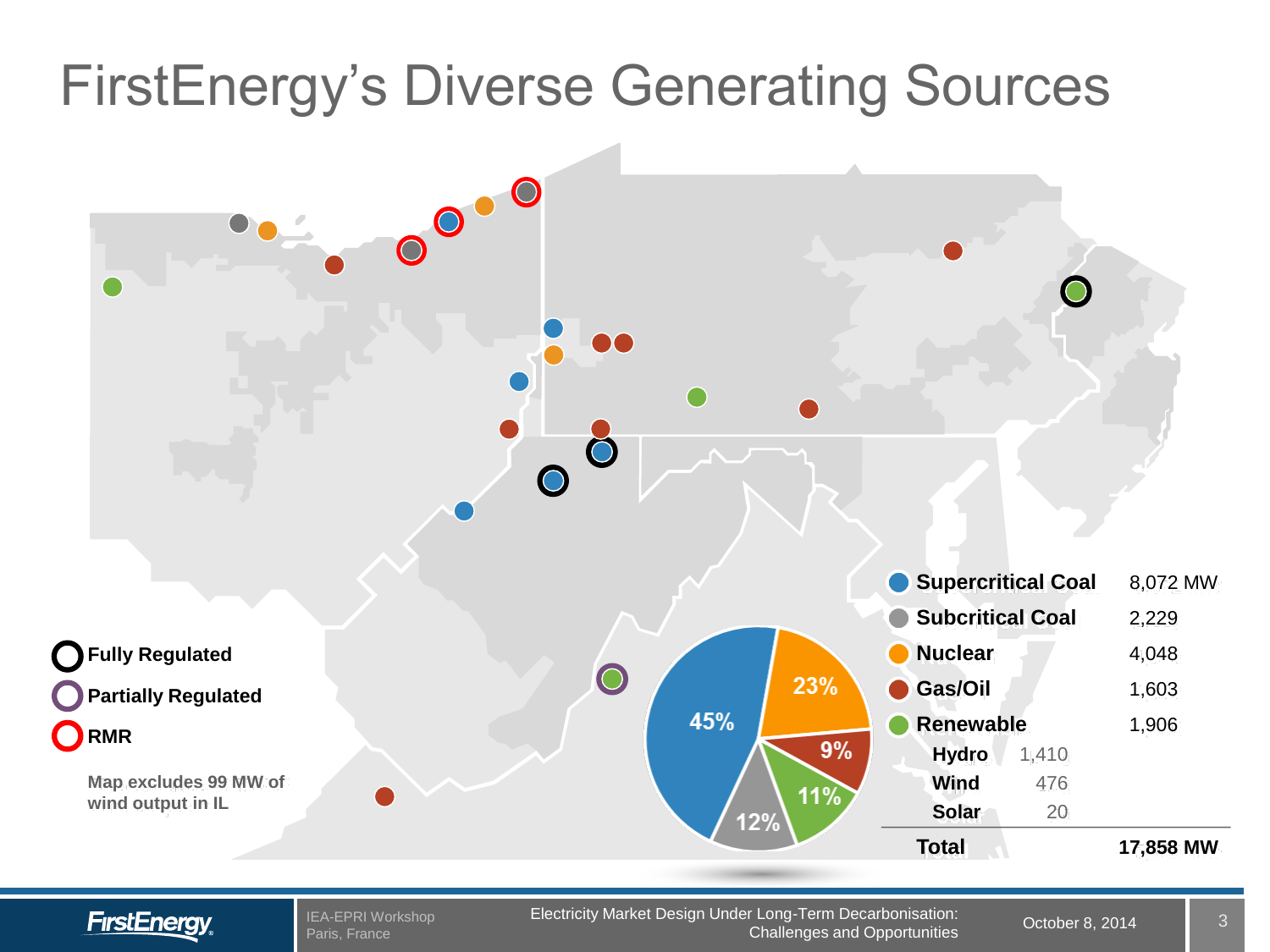## Principles of a World Class Electric System





IEA-EPRI Workshop Paris, France

Electricity Market Design Under Long-Term Decarbonisation: 0ctober 8, 2014 Challenges and Opportunities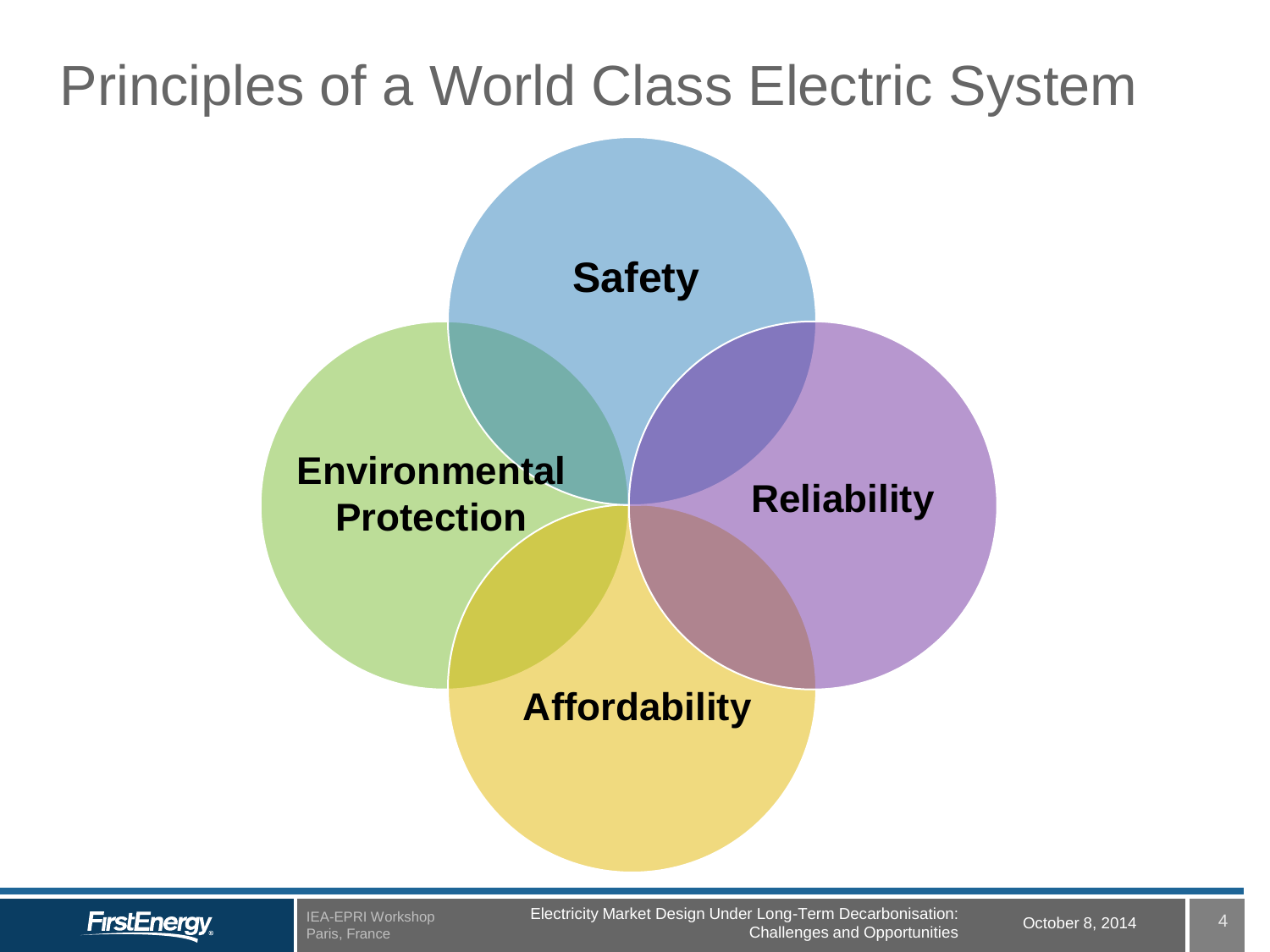# An Evolving Landscape

- **Depressed wholesale prices**
- **Environmental regulation**
- **Influx of natural gas**
- **Energy efficiency**
- **Demand response**
- **Intermittent renewables**
- **Distributed generation**

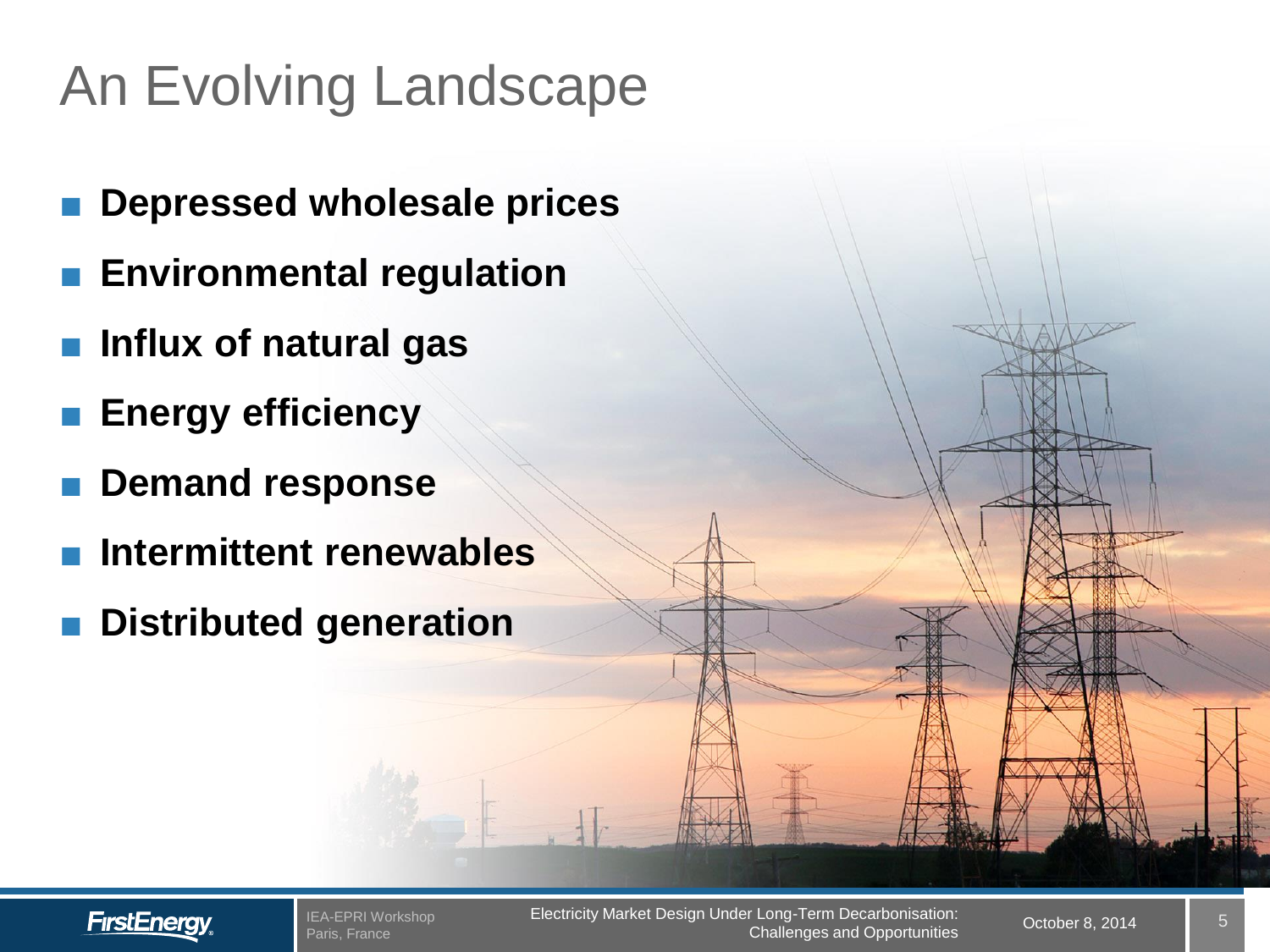## Rooftop Solar and the Electric Grid



#### Image courtesy of EPRI



IEA-EPRI Workshop Paris, France

Electricity Market Design Under Long-Term Decarbonisation: 0ctober 8, 2014 Challenges and Opportunities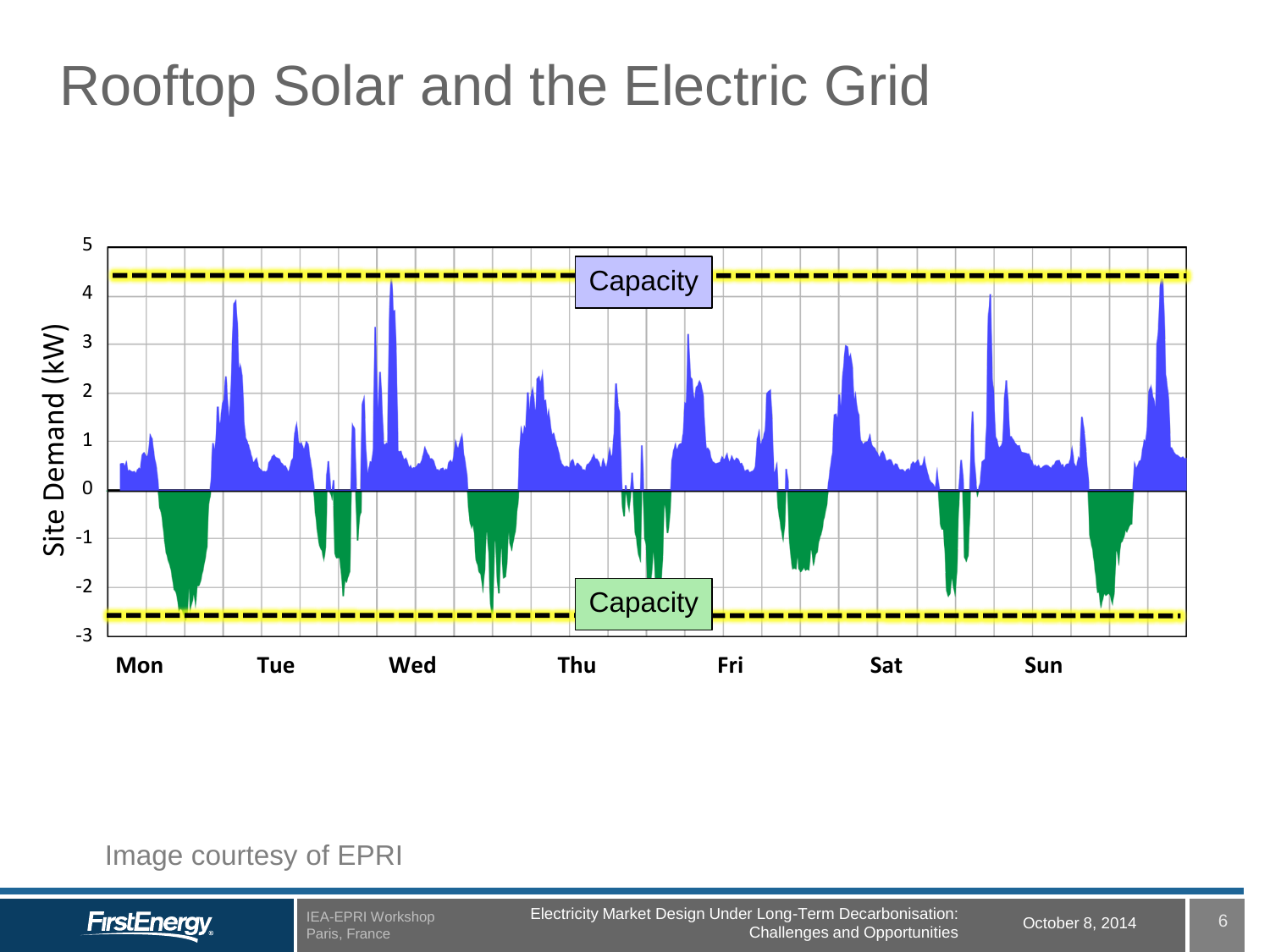# **Measured Evolution:** The Key to Our Energy Future

### An evolving grid - past, present and future

## All generation is not created equal

- Coal: reliable, affordable, well-understood technology, on-site fuel supply, excellent safety record
- **Nuclear**: zero carbon emissions, 90% capacity factor, stable rates, on-site fuel supply



Image courtesy of EPRI